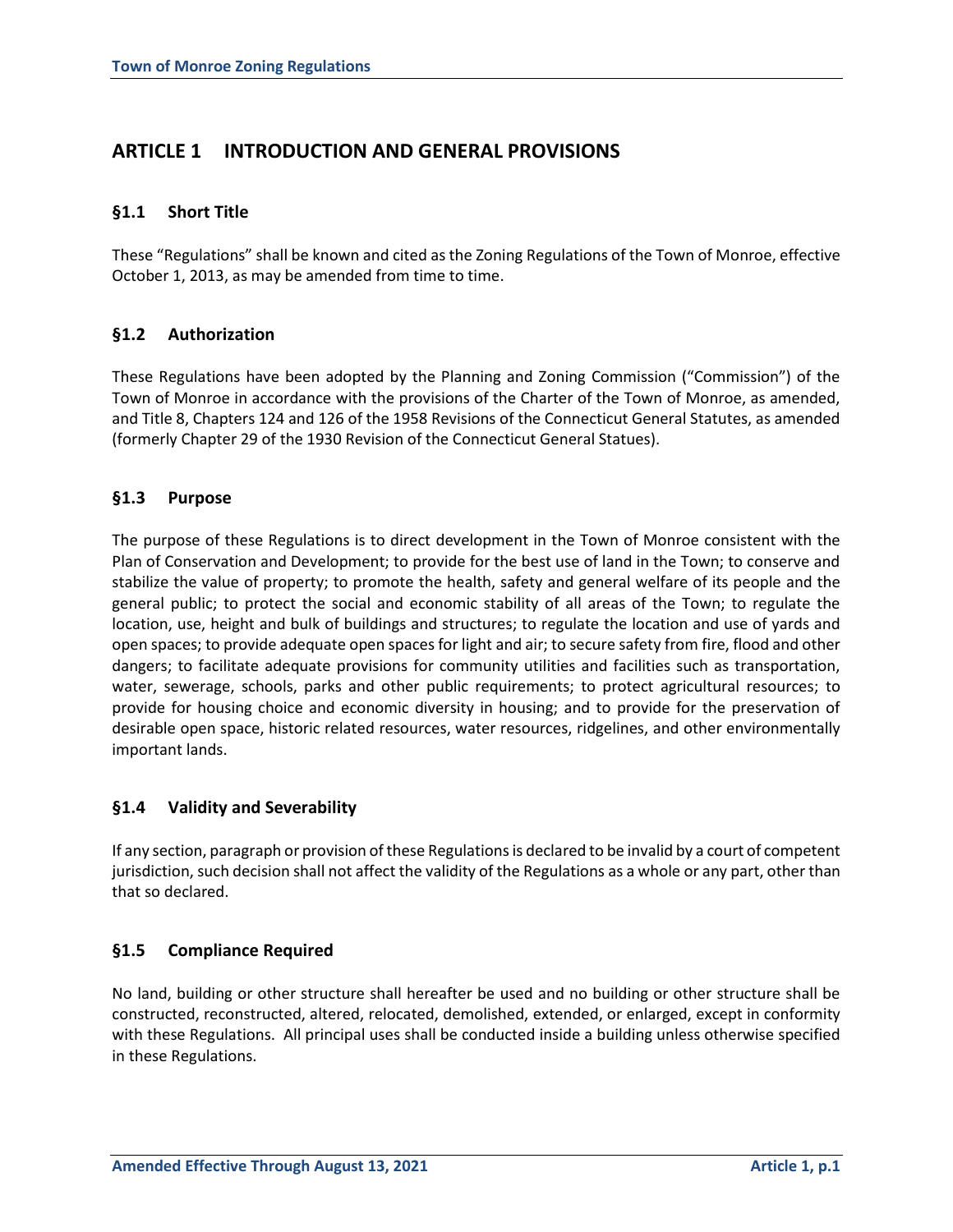# **§1.6 Relationship to Other Laws; Interpretation**

Whenever restrictions or standards imposed by provisions of these Regulations are in conflict with restrictions or standards imposed by provisions of any other governing law, rule, or regulation, then, to the extent permitted by State and Federal law, the more restrictive provisions shall govern. When one section, provision or requirement of these Regulations imposes restrictions or standards greater than those of another section, provision or requirement the more restrictive section, provision or requirement shall govern.

# **§1.7 Prior Regulations Repealed**

These Regulations, and any amendment or change hereto, shall be in full force and effect from the date established by the Commission, and stated above in §1.1, in accordance with the General Statutes of the State of Connecticut. The Zoning Regulations of the Town of Monroe previously adopted by the Commission and all amendments relating thereto are repealed coincident with the effective date set forth in §1.1 of these Regulations. Such repealing shall not affect the status of any personnel and shall not affect or impair any act done, offense committed or right accruing, accrued or acquired or any liability, penalty, or forfeiture of punishment incurred prior to the time such repeal took effect, but the same may be enjoyed, asserted, enforced, prosecuted or inflicted as fully and to the same extent as if such repeal had not been effected.

# **§1.8 Zoning Districts**

# **§1.8.1 Districts Enumerated**

For the purpose of these Regulations, the Town of Monroe is divided into the following districts:

| <b>Residential Districts</b>                | <b>Nonresidential Districts</b>           | <b>Special Districts</b>                  |
|---------------------------------------------|-------------------------------------------|-------------------------------------------|
| RF-1 Residential and Farming                | <b>B-1 Business District 1</b>            | <b>LOR Limited Office Retail District</b> |
| RF-2 Residential and Farming                | <b>B-2 Business District 2</b>            | MDD Main Street Design District Overlay   |
| RF-3 Residential and Farming                | <b>LOR Limited Office Retail District</b> | SDD Special Development District          |
| <b>MRF Multifamily Residence District</b>   | I-1 Industrial District 1                 |                                           |
| <b>ARR Age Restricted Resident District</b> | I-2 Industrial District 2                 |                                           |
| <b>HOD Housing Opportunity District</b>     | <b>I-3 Industrial District 3</b>          |                                           |
| <b>RR Recreation Residence District</b>     |                                           |                                           |

#### **§1.8.2 Zoning Map**

The boundaries of all designated zoning districts and any amendments thereto are established by the Commission, as shown on a map entitled "Town of Monroe Zoning Map" and shall bear the date of the enactment of these Regulations and of the most recent amendment to the district boundaries. The Official Zoning Map, updated to the date of the most recent amendment, shall be on file in the office of the Town Clerk and in the office of the Planning and Zoning Department. The Zoning Map shall be at a scale of one (1) inch equals eight (800) feet, and shall be certified by the Chairperson of the Commission as "The Official Zoning Map of Monroe, Connecticut Prepared from Official Records of the Planning and Zoning Commission."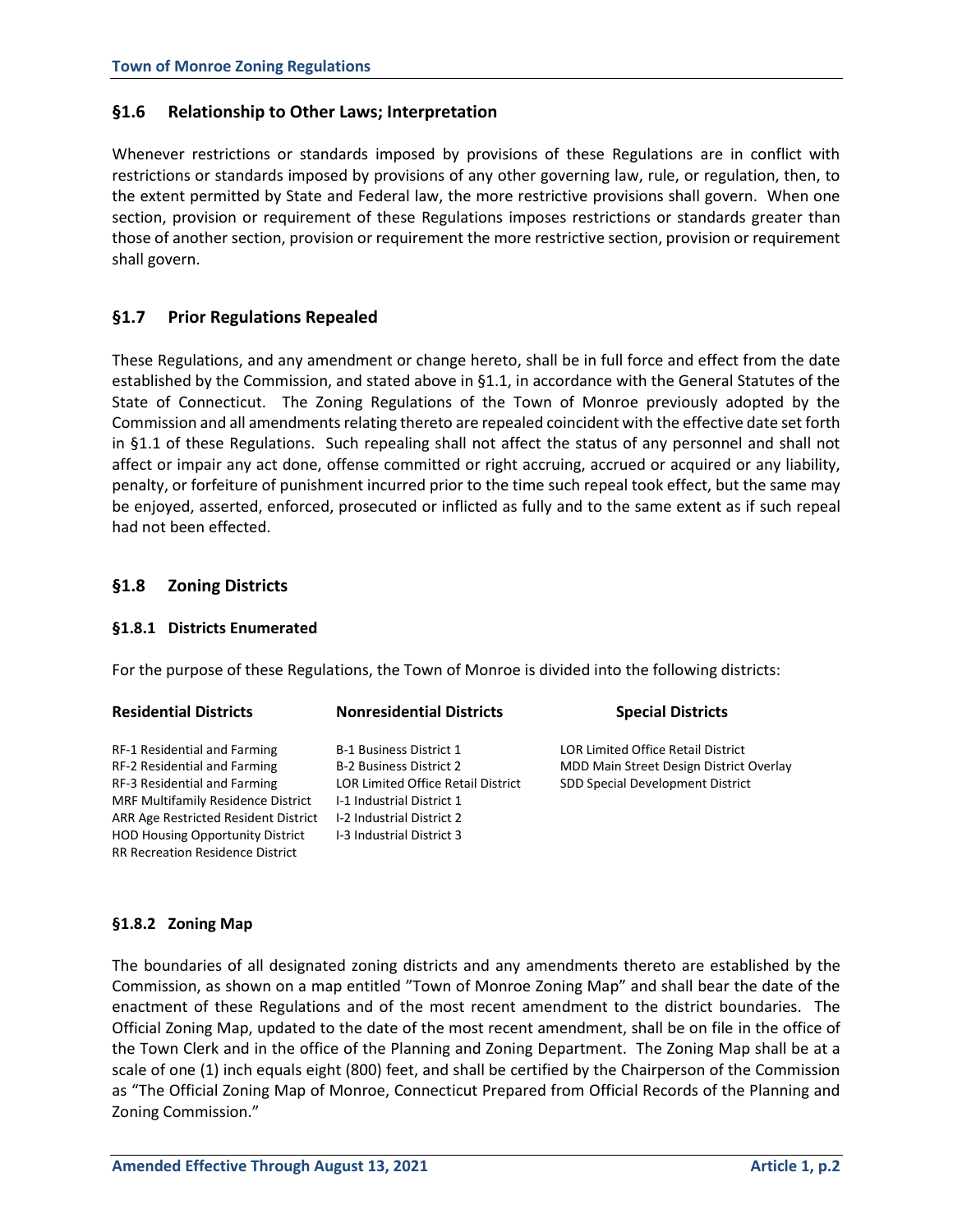### **§1.8.3 Zoning District Boundaries and Interpretation**

Where uncertainty exists as to the boundaries of districts shown on the Official Zoning Map, or where physical features existing on the ground are inconsistent with those shown on the Official Zoning Map, or where the precise location of any district boundary is uncertain, the Commission shall determine the boundary location aided by the standards set forth below. Where written documentation of a zoning district boundary change is available and said change is inconsistent with the zone boundary shown on the Official Zoning Map, the documented written approval location of the zone boundary shall govern.

- **A.** Boundaries indicated as following a street, road or highway shall be construed as following the center line of such street, road or highway unless specifically dimensioned or otherwise designated.
- **B.** Boundaries indicated as following platted lot lines shall be construed as following such lot lines.
- **C.** Boundaries indicated as running parallel to any of the above mentioned lines, at dimensioned, scaled or depicted distances, shall be construed as parallel. Distances not specifically indicated on the Official Zoning Map or described in these Regulations shall be determined by the scale of the map.
- **D.** Boundaries indicated as following the center line of a river, stream or other watercourse shall be construed as following that line. Boundaries indicated as following a shore line shall be construed as following such shore line.

# **§1.9 General Regulations**

#### **§1.9.1 Nonconforming Uses, Structures and Lots**

#### **A. Continuance of Nonconforming Structures or Uses**

Any building, structure or use existing at the time of promulgation of these Regulations may be continued even though such building, structure or use does not conform to the provisions of these Regulations.

#### **B. Abandonment of Nonconforming Structures and Uses**

- (1) Removal (not involving normal and reasonable maintenance and repair) of a nonconforming building, structure or portion thereof dimensionally nonconforming shall constitute a discontinuation and abandonment of same.
- (2) A nonconforming use shall not be deemed abandoned solely as a result of nonuse for a specified period of time without regard to the intent of the property owner to maintain that use. If the owner of said premises desires to resume a presumptively abandoned nonconforming use, an application to the Zoning Enforcement Officer to determine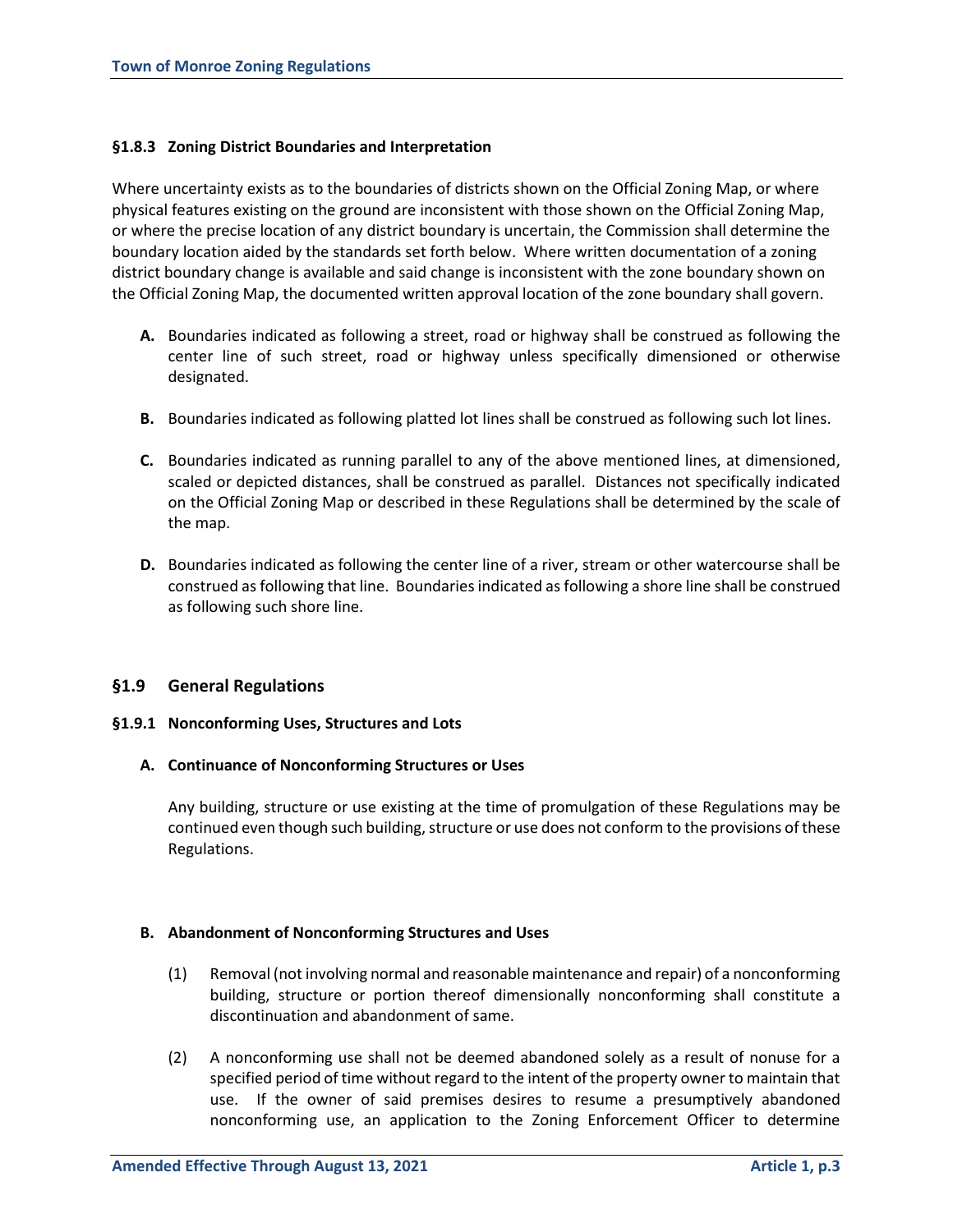whether or not said nonconforming use was abandoned may be presented. The burden of proof shall be upon the applicant to show that the use was not in fact abandoned.

- (3) Notwithstanding Subsections (1) and (2) above, removal of a building, structure or other developed or operational feature shall constitute a discontinuation and abandonment of a nonconforming use or portion thereof.
- (4) Notwithstanding Subsections (1) and (2) above, the discontinuance of a nonconforming use and replacement thereof by a conforming use, for any period of time, no matter how short, shall constitute abandonment of the nonconforming use. Such replacement by a conforming use shall occur when the portion of the lot, building or structure formerly devoted to a nonconforming use is used for a conforming use.

### **C. Enlargement or Extension of Nonconforming Uses or Structures**

- (1) A principal or accessory structure which is conforming in use but does not conform to the height, yard, building coverage, floor area ratio or other dimensional requirements of this chapter shall be deemed to be dimensionally nonconforming.
- (2) No permit shall be issued nor shall any changes be made in such structure that will result in the increase of any such dimensional nonconformity. Any structure or portion thereof may be altered so as to decrease a dimensional nonconformity or in a manner that will not affect an existing dimensional nonconformity, subject to compliance with any applicable approvals.
- (3) Normal maintenance and repair
	- (a) Normal maintenance and repair, including structural repairs of a building or structure with noncomplying bulk is permitted if the same does not increase the degree of or create any new noncomplying bulk in such building or structure.
	- (b) Normal maintenance and repair of a building or structure is permitted if it does not extend a nonconforming use.
- (4) No nonconforming building or structure shall hereafter be enlarged, and no nonconforming use of any land, building or other structure shall hereafter be extended to include any land, building or other structure or portion thereof which is not already part of such nonconforming use, except:
	- (a) Residential buildings and structures located in residential zones that conformed to the thirty-foot (30) setback requirement in effect on May 18, 1965. When a building or structure conforming to the aforesaid thirty-foot setback requirement is enlarged, it shall not be enlarged any further forward into the required front yard setback.
	- (b) To provide for conforming use thereof or to adapt an existing building or structure to a conforming use.
	- (c) Extension of a nonconforming use as may be permitted under Subsection (5) below.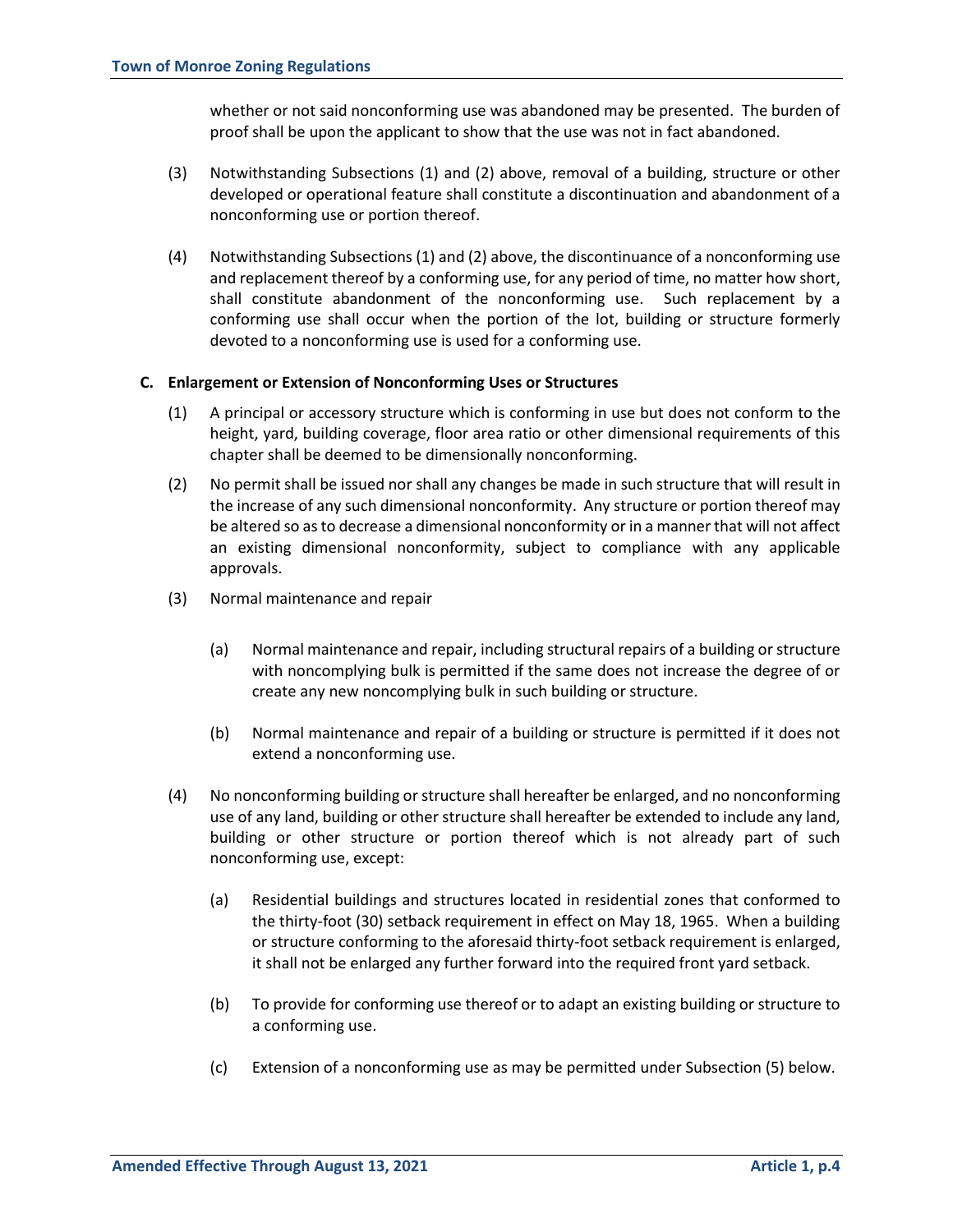- (5) A nonconforming use may be extended, as follows, subject to Special Exception Permit approval by the Commission:
	- (a) A nonconforming use of an existing principal building or structure may be extended to occupy additional floor area within such existing principal building or structure not formerly used for such nonconforming use provided the portion of the building to be used lawfully existed prior to October 1, 2013.
	- (b) A nonconforming non-building use may be extended to use additional land where no substantial operations were previously conducted, provided such extension is on the same lot and said lot existed in its current configuration prior to October 1, 2013, and provided such does not require clearing of trees or alteration of topographic grades greater than two (2) feet in elevation.
	- (c) Permitted extension of a nonconforming use shall also be deemed to include necessitated changes in the size and layout of parking areas, access drives, changes in exterior lighting, landscaping, architectural changes, including structure entries, and grade alterations.
	- (d) The Commission may only approve the proposed extension of a nonconforming use where it determines that the following criteria are met:
		- (i) The extension of the nonconforming use will not be inconsistent with the purposes of these Regulations and would not have a detrimental impact on other uses of the property, if any, and on surrounding properties occupied by conforming uses.
		- (ii) The percentage of extension will not result in an increase in a cumulative excess of 100 percent (100%) of the existing gross floor area or total land acreage occupied by the existing nonconforming use prior to the date set forth in Subsections (a) and (b) above.
		- (iii) The increase of the nonconforming aspect of a use is the minimum possible so as to achieve an overall site development or use in greater conformance with the intent and purposes of these Regulations.
		- (iv) All modifications or safeguards identified by the Commission as necessary or appropriate to further the purposes of these Regulations are required of the property owner and included as conditions of approval.

# **D. Use of Nonconforming Lot of Record**

A building or structure may be erected as a permitted use on any existing lot of record which does not conform to the minimum required lot area or lot shape requirements of these Regulations, provided that:

(1) Such lot was lawfully in existence prior to October 14, 1963 and was not created by the recording of a "First Cut" or "Lot Line Revision" map or declared as "Not a Building Lot" on a map recorded in the Monroe Land Records.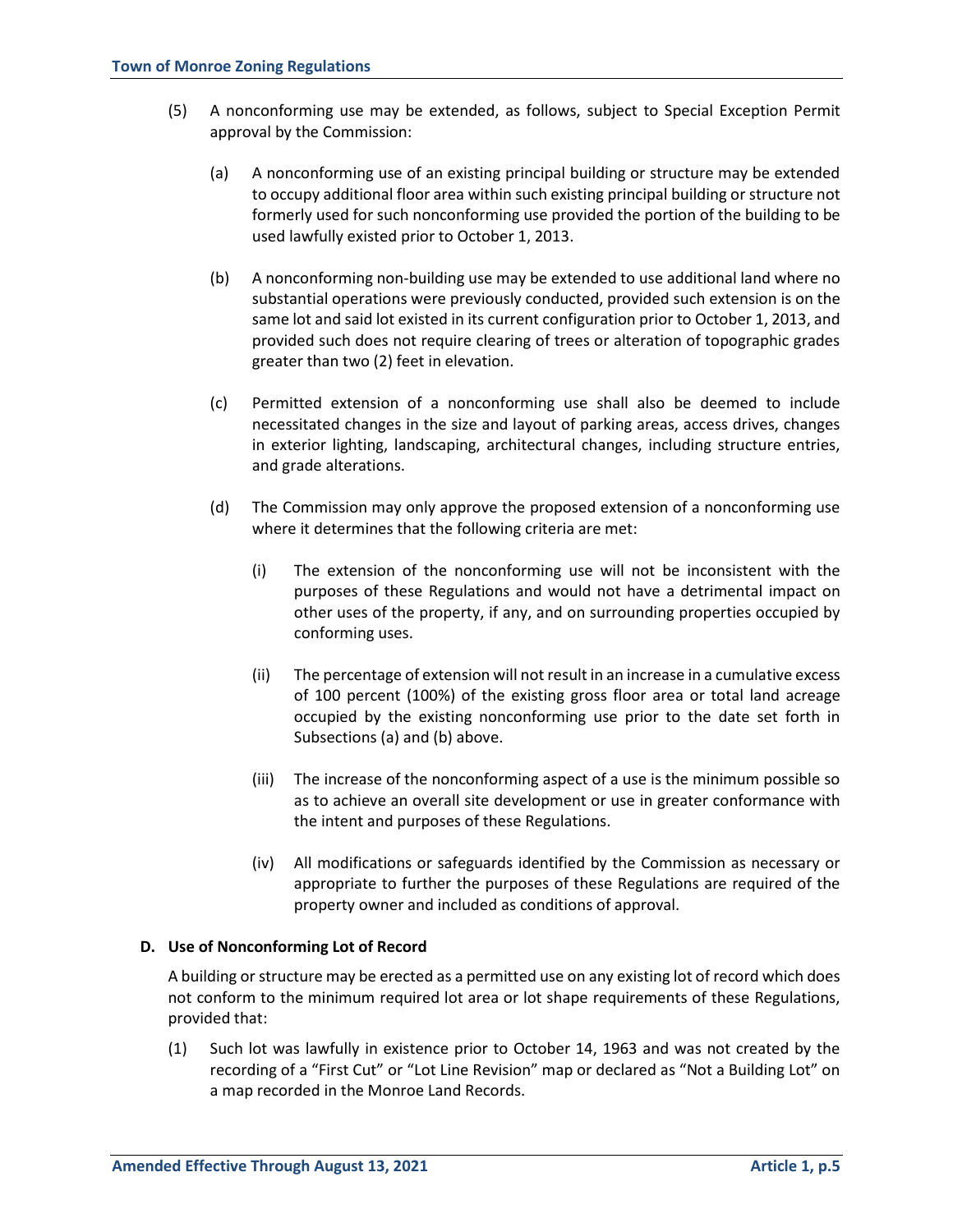- (2) All other bulk regulations and other applicable provisions of these Regulations are complied with.
- (3) The owner of such lot does not own sufficient contiguous land to make a conforming lot or more nearly conforming lot.
- (4) The use of such lot shall satisfy all applicable requirements of the Town of Monroe Health Department for potable water supply and sewage disposal facilities.
- (5) The use of such lot shall be such that there shall be no adverse effect on the public health, safety and general welfare of the neighborhood in which it is located.

### **E. Change of Nonconforming Use**

Any lot on which a lawfully nonconforming use has been conducted shall not be used for any other nonconforming use. Any nonconforming use shall not be expanded above the level at which such activity existed on the date on which it became nonconforming by virtue of these Regulations or any amendments thereto, except as may be permitted in Subsection A above. If such nonconforming use of land or any portion thereof is changed to a conforming use, any future use of such land or portion thereof shall be in conformity with all use provisions of these Regulations. No nonconforming use, building or other structure once changed to conform to these Regulations shall be changed to a nonconforming use, building or structure.

#### **F. Restoration of Damaged Nonconforming Structure**

No nonconforming building or other structure shall be restored where damaged by fire or other casualty to an extent greater than fifty percent (50%) of its assessed value on the last completed Grand List of the Town of Monroe unless a building permit for such restoration is issued within eighteen (18) months from the date of said fire or other casualty and restoration completed within three (3) years of the time of such damage. The Commission may grant an extension upon a showing of proper cause and diligent progress in the restoration. Nothing in these Regulations shall prevent the restoration of a nonconforming building or other structure damaged by fire or other casualty to an extent of not more than fifty percent (50%) of its assessed value on the last completed Grand List, pursuant to these Regulations and provided that the restoration of said structure does not expand any aspect of the nonconforming conditions (use or dimensional aspects), except in conformity to these Regulations.

#### **G. Restoration of Unsafe Nonconforming Structures**

Nothing in these Regulations shall prevent the strengthening or restoring to a safe condition of any nonconforming structure which shall have been declared unsafe by the Building Inspector, provided that the right to continue such nonconforming building or structure has not otherwise been abandoned, expired or lost, pursuant to these Regulations and provided that the strengthening or restoring of said structure does not expand any aspect of the nonconforming conditions (use or dimensional aspects), except in conformity to these Regulations.

# **§1.9.2 Foundation Requirements; Commercial, Farm, Trailers and Other Vehicles**

#### **A. Foundations**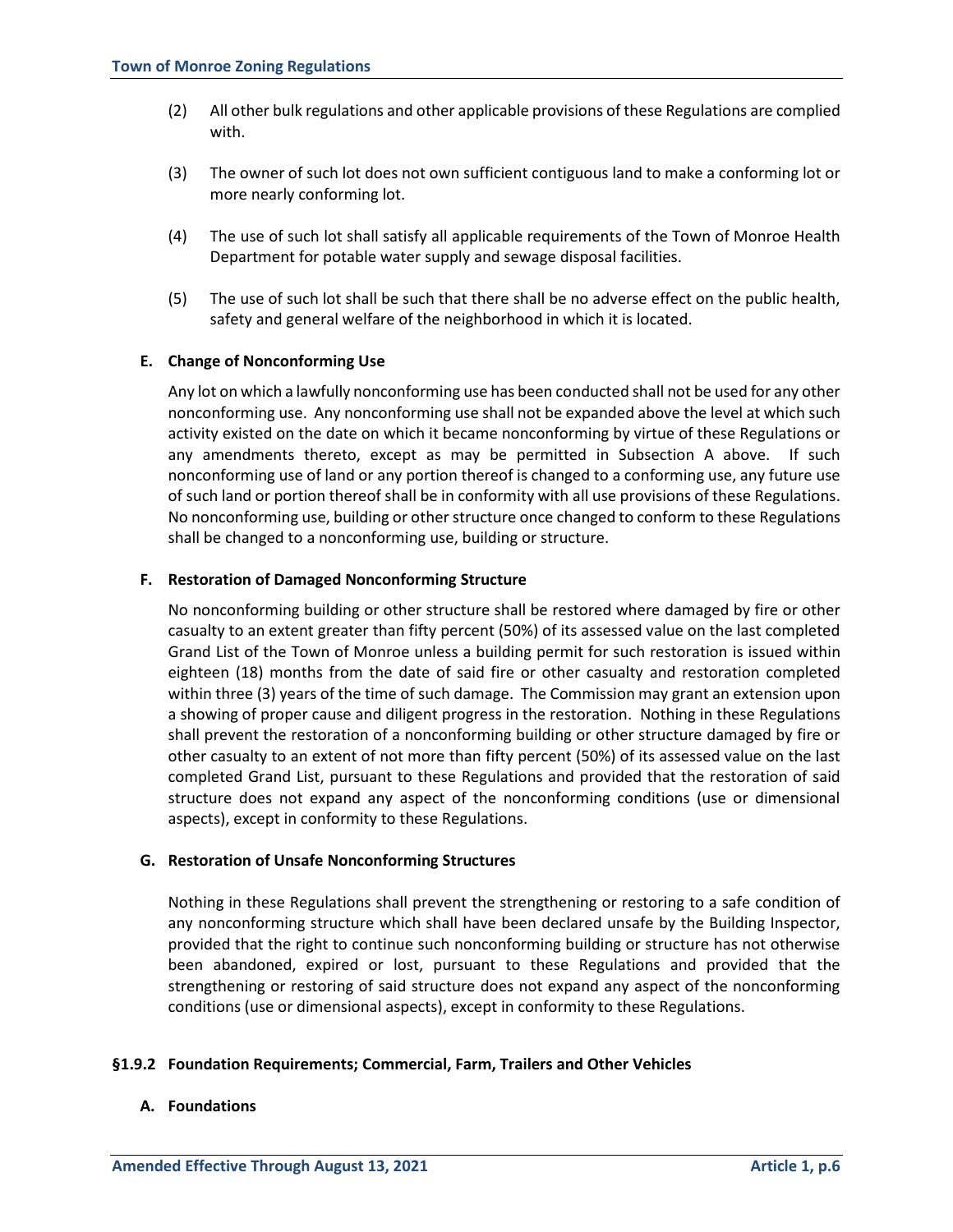All principal buildings shall be erected upon a permanent foundation.

### **B. Commercial Vehicles**

Not more than one (1) gross vehicle weight rated (GVWR) Class 1 through 3 commercial pickup, truck or utility van with its cab and cargo area consisting of a single continuous body may be parked outside on a developed lot in a residential district. No commercial vehicle or parts thereof shall be parked or stored on any unimproved lot in any district, except as may be permitted during authorized construction and/or pursuant to an approved Subdivision, Site Plan and/or Special Exception Permit.



#### **C. Farm Vehicles**

Customary farm vehicles are permitted in any Residential and Farming District, but shall not be stored or parked within any required yard (setback).

#### **D. Trailers, Recreational Vehicles and Boats**

House trailers, horse trailers, recreational vehicles, boats and boat trailers may be parked or stored on a developed residential lot, provided same are not parked in front of the principal building or in any required side or rear yard setbacks, and suitable all-year screening is provided and maintained. All other parking, storage or use of such vehicles is prohibited. The use of such vehicles for dwelling purposes or for storage purposes is prohibited.

#### **E. Temporary Construction and/or Sales Trailers**

(1) Trailers, vehicles and other mobile or temporary structures shall not be permitted for use as dwellings, storage or for the purpose of conducting a business on any lot, except as follows and pursuant to issuance of a Zoning Permit: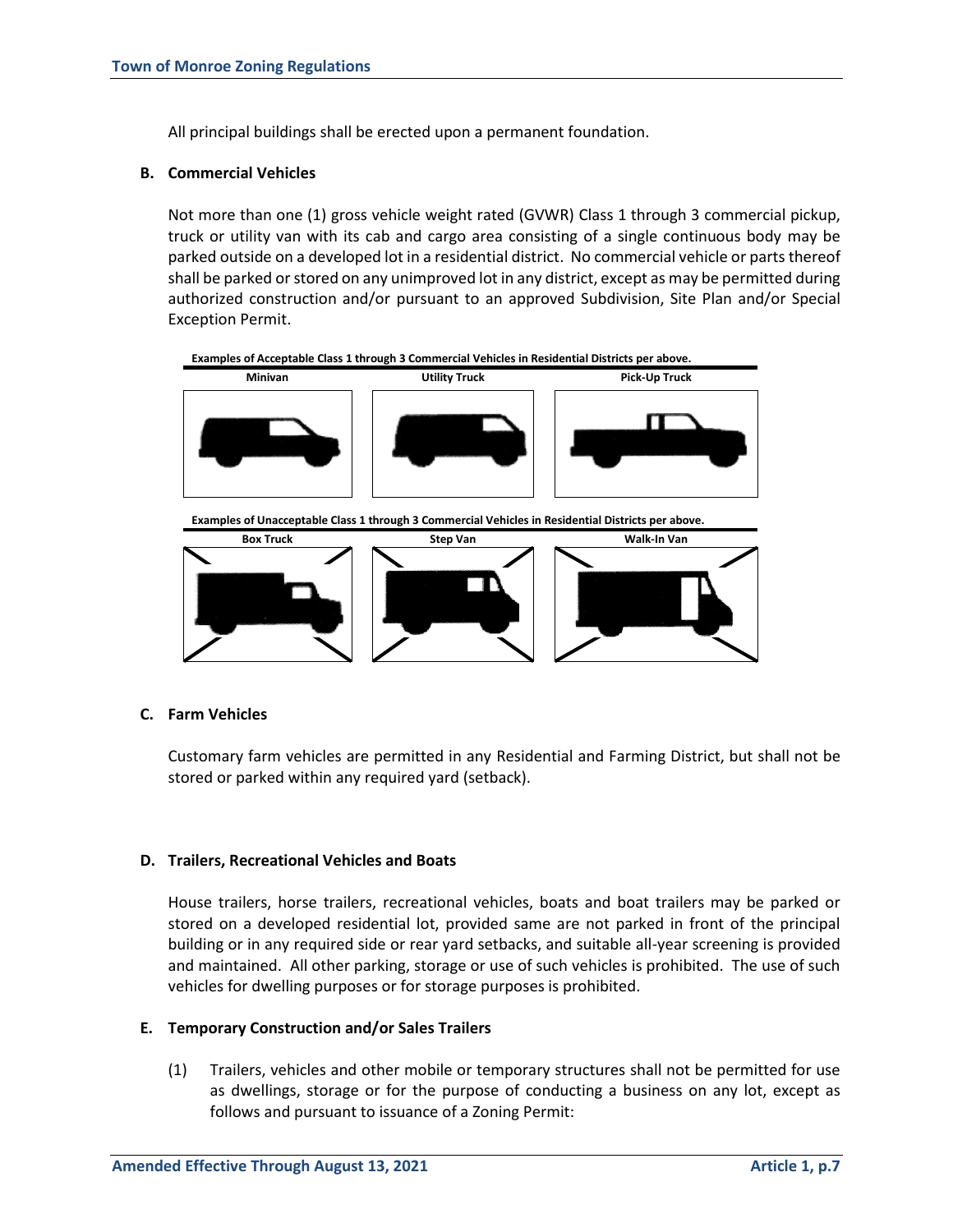- (a) Temporary living quarters related to a casualty loss of a residence which has been rendered inhabitable may be permitted for a period not to exceed two (2) years or the time of reconstruction, whichever is less. Subject to written request, an extension of up to one (1) additional year may be granted by the Commission where specific circumstances and conditions warrant such extension.
- (b) Temporary structures for construction and sales may be permitted during the period of approved site construction of residential or non-residential lot, provided same is authorized by the Commission pursuant to Site Plan or Special Exception Permit approval, and subsequent issuance of a Zoning Permit by the Zoning Enforcement Officer.
- (c) Permitted temporary structures, trailers or combined construction/sales trailers shall be subject to all minimum yard setback requirements of the lot which same is located upon.
- (d) A Zoning Permit may be issued by the Zoning Enforcement Officer for the placement and use of a combined construction and sales trailer in connection with a residential subdivision of more than five (5) lots; in such instances the trailer may be located on a lot within the subdivision and may be moved to other lots within the subdivision as construction progresses.
- (e) A Zoning Permit issued pursuant to this Section shall be issued for a period not exceeding six (6) months, except as otherwise may be permitted by the Commission under Subsection (b) above, but may be renewed for successive periods of not more than three (3) months each, at the Zoning Enforcement Officer's discretion, if work on said construction is diligently progressing but not yet completed. An applicant shall post a bond in the sum of five-thousand dollars (\$5,000) or shall deposit onethousand dollars (\$1,000) to guarantee the removal of the temporary structure when the permit has expired. The applicant shall furnish a valid certificate of insurance to the Town evidencing minimum liability coverage of one-million dollars (\$1,000,000) combined single limit liability insurance.
- (f) All permitted temporary structures shall be removed from the lot on which it is located before a Certificate of Zoning Compliance or Certificate of Occupancy may be issued for any principal or accessory use or structure on the lot.

# **§1.9.3 Lots in More than One Zoning District**

Where a zoning district divides a lot in single ownership into two (2) or more zoning districts, the following standards shall apply:

**A.** The use, density and other development standards and requirements of these Regulations not included in Subsection B below shall be that as required for the respective zoning district classified individually for each portion of the lot.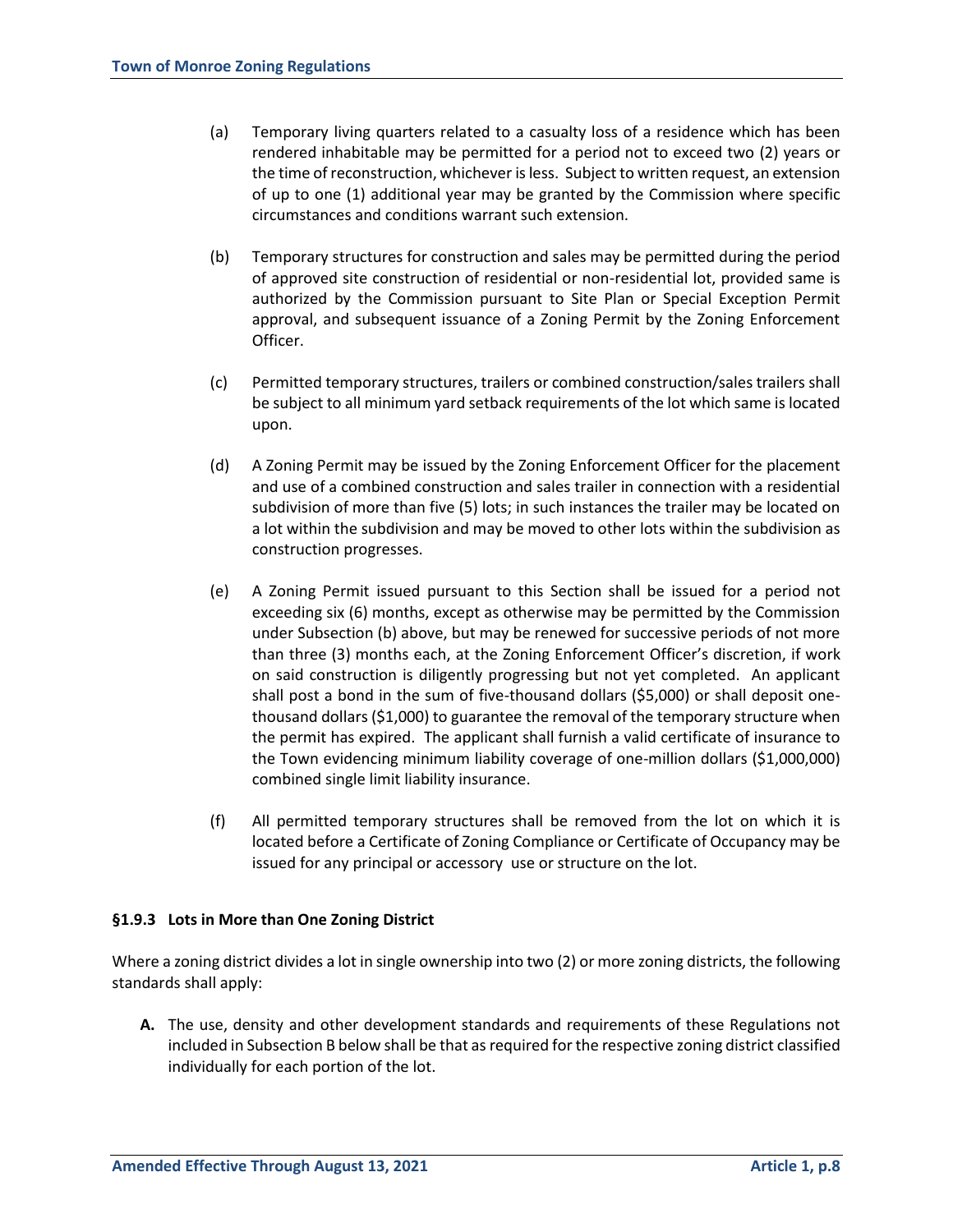- **B.** The standards of any overlay zoning district shall apply uniformly over the area designated by the overlay zoning district.
- **C.** In determining minimum lot area, land subject to an easement for access or a private right-ofway, except underground utilities, shall not be included, nor shall land in a residential and farming district be used to satisfy a lot area in any other district, and land in a zoning district having a higher lot area requirement shall not be used to satisfy a lot area requirement in a zoning district having a lesser lot area requirement.

### **§1.9.4 Building Lots and Subdivision of a Lot**

- **A.** Every building and structure hereafter erected and every use hereafter established shall be located on a lot as defined herein. Accessory buildings, structures and/or uses shall only be permitted and located on the same lot as a duly authorized principal building, structure and/or use to which it is accessory, and no lot shall be created that has an accessory building, structure or use without a principal use.
- **B.** Building lots may only be established in accordance with the procedures and standards set forth in the Connecticut General Statutes and the Land Subdivision Regulations of the Town of Monroe. Where a lot is formed hereafter from part of a lot already occupied by a structure, such separation shall be effected in such manner as not to impair conformity with any of the requirements of these Regulations with respect to the existing building and all yards and other required spaces in connection therewith.
- **C.** No portion of a lot in a residential district shall be used for any surface or subsurface principal or accessory use or structure on a lot or portion thereof in a nonresidential district, except subsurface line connections to public utilities.
- **D.** The Town of Monroe boundary does not divide a parcel into separate distinct lots.
- **E.** Rear lots as defined in these Regulations shall be prohibited.

# **§1.9.5 Driveway Access between Residential and Non-Residential Districts and Uses**

No driveway shall be permitted across or through a residential district to provide access to a lot or portion thereof located in a nonresidential district, except for access restricted to emergency access only as may be approved by the Commission.

# **§1.9.6 Street Frontage**

**A.** No zoning or building permit shall be issued for the establishment of any use or construction of any building or structure unless the lot upon which such use is to be established or such building or structure is to be built has the required minimum street frontage on a street which has been suitably improved to the satisfaction of the Commission or for which a bond sufficient to cover the full cost of such improvement has been furnished to the Town.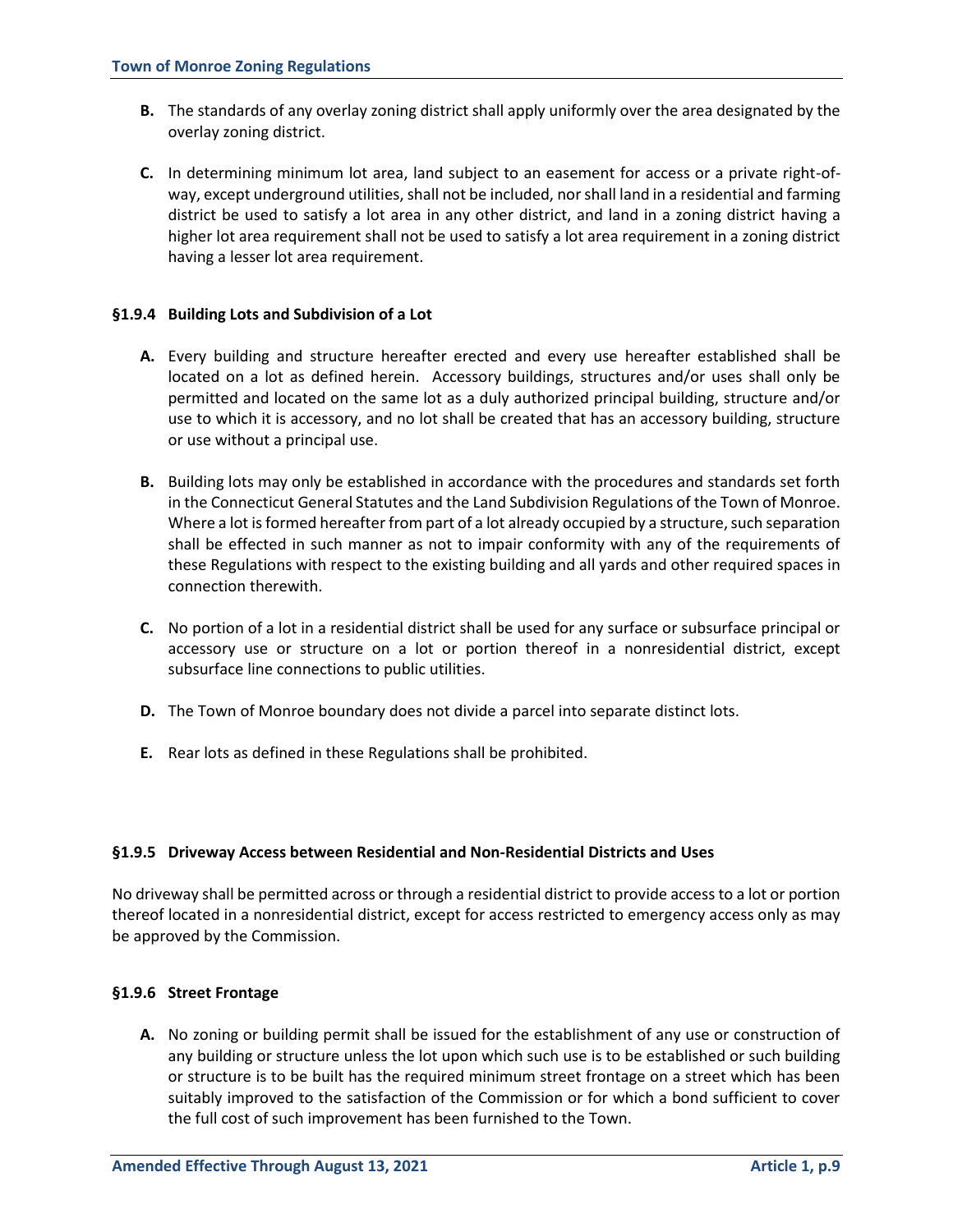**B.** Each lot shall be shown to be capable of providing access to a street and access for emergency vehicles between the frontage and any existing or proposed principal building and/or principal use of such lot. No portion of a lot located between the required street frontage and the rear side of the required minimum square shall have a width less than the required street frontage, except as may be approved in conjunction with a Cluster Subdivision as defined in these Regulations.

### **§1.9.7 Corner Lots and Through Lots**

- **A.** The front yard setback requirement for the zoning district shall apply to all property lines located along any street, thereby providing a front yard setback equal in depth from all such property lines.
- **B.** The frontage from which the lot address is taken shall be used for the purposes of determining side and rear lot lines, as may be applicable.

### **§1.9.8 Separation of Principal Buildings**

Where more than one principal building may be permitted on a lot, detached principal buildings shall be separated by a distance equal to or greater than the height of the taller of said buildings, except where otherwise permitted in these Regulations.

#### **§1.9.9 Setback Modifications and Exceptions**

- **A.** Modification of required front yard setback. On streets with less than the required minimum right-of-way width as set forth in the Monroe Subdivision Regulations or which are "user highways," the required front yard setback shall be measured perpendicularly from the center line of the existing street with half the width of the required minimum street right-of-way of said street added to the required front yard setback to establish the applicable front yard setback line.
- **B.** The following architectural features of a building may extend into any required yard area subject to the limitations provided herein:
	- (1) Ordinary projections of window sills, belt courses, cornices, eaves and other architectural features, for a maximum extension of two (2) feet into any required yard, provided that such architectural features shall not occupy more than twenty-five percent (25%) of the area of the wall from which they project.
	- (2) Chimneys or pilasters for a maximum extension of three (3) feet into a required side or rear yard.
	- (3) Bay windows, including their cornices and eaves, for a maximum extension of three (3) feet into any required yard, provided the sum of such projection on any wall does not exceed one-third (1/3) of the length of said wall.
	- (4) Unroofed steps for a maximum extension of six (6) feet into any required yard.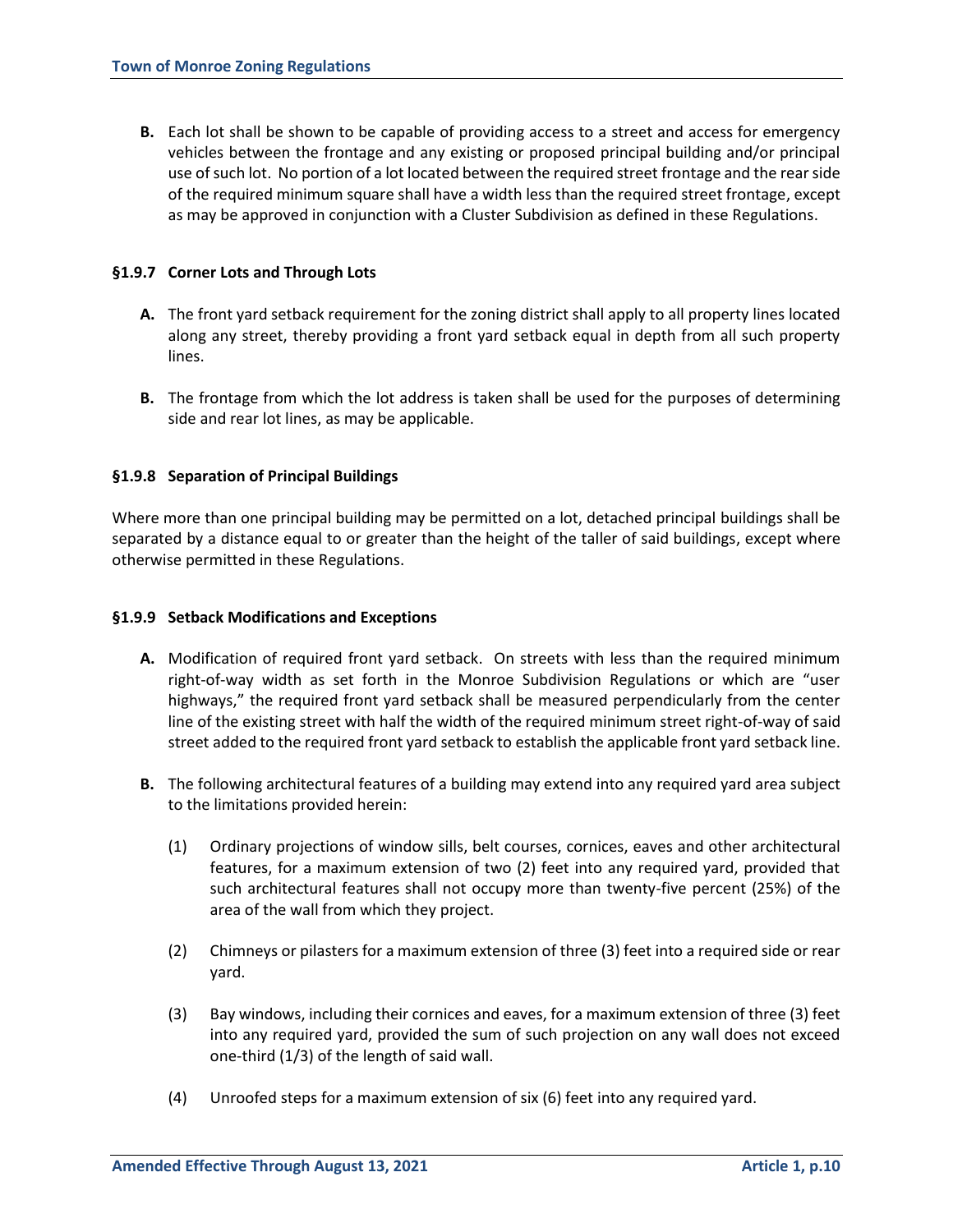- (5) No porch or balcony shall project into any required yard area. Patios and terraces not exceeding one (1) foot in height above the surrounding ground surface may extend from a building within not less than twenty (20) feet from the front lot line nor less than ten (10) feet from any side or rear lot line, provided that the associated building complies with the yard requirements of these Regulations.
- **C.** Typical site features including mailboxes, catch basins, manholes, utility lines may extend into required yard areas.
- **D.** Buried propane tanks stormwater control basins and structures (above and below ground), and septic disposal systems may be located in a required setback area, subject to the following:
	- (1) All applicable landscape buffer requirementsshall be provided, except the Commission may permit an encroachment into a required landscape buffer provided it can be shown that such encroachment is the minimum necessary and an alternative landscape buffer plan is provided to offset any such encroachment.
	- (2) Notwithstanding Subsection (1) above, a minimum setback of 10 feet from any property line shall be provided.
	- (3) The total area of encroachment into either a front, side or rear setback area shall not exceed an area greater than twenty-five (25%) percent of the individual setback area affected, be it the front, side or rear setback area.
	- (4) All-season visibility of above ground stormwater control structures (including outlet and overspill controls) located in a setback area shall be screened from abutting streets and lots with suitable landscaping, fencing, walls or a combination thereof.

# **§1.9.10 Exceptions to Maximum Permitted Height**

- **A.** The height limitations set forth in the bulk regulations shall be applicable to principal and accessory buildings and structures. Building elements, such as but not limited to roof air conditioners, ventilators and elevator shafts that have the potential to detract from the visual, cultural or historic appearance or style of the building's architecture shall be designed to appear as if they are an integral architectural element of the structure. No structure, or other exception, shall be used as a place for habitation or for signage not otherwise authorized by these regulations.
- **B.** The height limitations shall not be applicable to the following:
	- (1) Spires, domes, belfries, chimneys, cupolas, skylights, parapets or railings, elevators, stair bulkheads, air-conditioning units, ventilation units or similar necessary mechanical appurtenances not used for human occupancy, provided they do not cover an area larger than one-hundred (100) square feet individually and no larger than ten percent (10%) in their aggregate coverage of the roof area of the building of which they are an integral architectural or mechanical element. Such features shall be erected only to such minimum height as is necessary to accomplish the purpose for which they are intended and shall not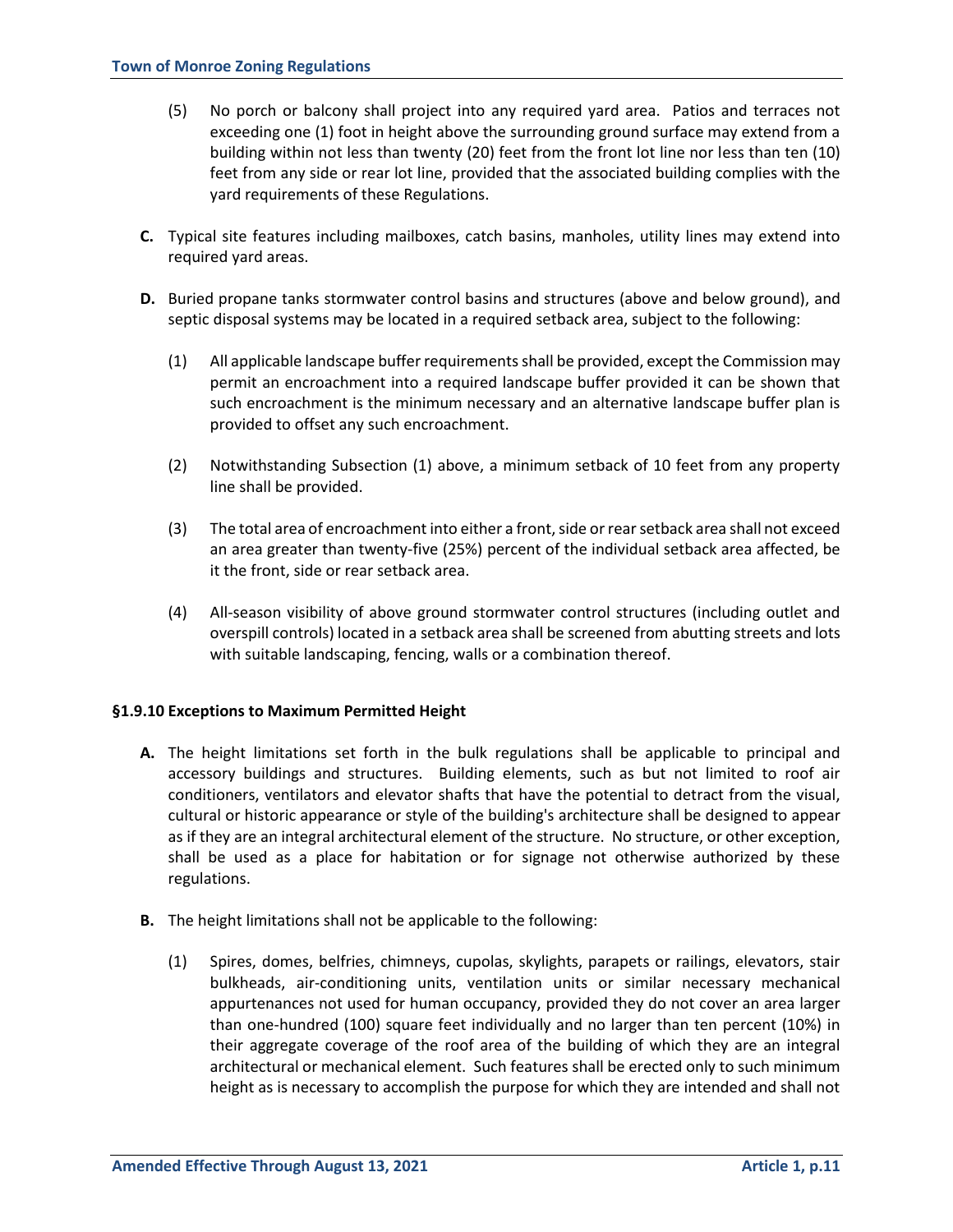detract from the visual appearance of the structure as determined appropriate by the Commission.

- (2) Cupolas, skylights, parapets or railings, air-conditioning units, ventilation units or similar necessary mechanical appurtenances shall not exceed a height of more than four (4) feet, and spires, domes, belfries, chimneys, elevators, stair bulkheads shall not exceed a height of more than fifteen (15) feet, above the ridge of a pitched roof or top of a flat roof on which it is located.
- (3) Flagpoles, water towers, standpipes or similar structures in no case shall exceed forty-five (45) feet in height above average finished grade at its base, subject to Commission approval and adequate screening thereof.
- (4) Telecommunication facilities approved in accordance with these Regulations.

### **§1.9.11 Fences, Gates, Walls, Signs, and Landscaping in Required Yard Areas**

- **A.** Fences, gates and walls shall not exceed six (6) feet in height measured from the adjacent ground level to the top of such fence, gate, wall or combination thereof.
- **B.** In no case shall any fence, gate or wall be located within an abutting street right-of-way.
- **C.** No fence, gate, wall or landscaping shall be erected or placed on a lot so as to obstruct a clear line of sight for traffic on a street.
- **D.** The finished quality on the side of all fences, gates and walls shall face outward from the premises towards the adjacent street or neighboring property.
- **E.** Signs as may be permitted in accordance with the standards set forth in §6.3 of these Regulations, including freestanding signs, directional signs and pavement marking signs
- **F.** Public access walks are permitted in the required yard areas.
- **G.** Driveways and service road for cross access only are permitted in the required yard areas.
- **H.** Flagpoles are permitted in the required yard areas.
- **I.** Lighting is permitted in the required yard areas.
- **J.** Irrigation is permitted in the required yard areas
- **K.** Directional signs and pavement markings are permitted in the required yard areas provided they comply with Article 6.
- **L.** Typical site features including mailboxes, catch basins, manholes, utility lines, site driveways including connector cross access driveways with abutting properties, public access sidewalks, exterior light fixtures, and irrigation may extend into required yard areas.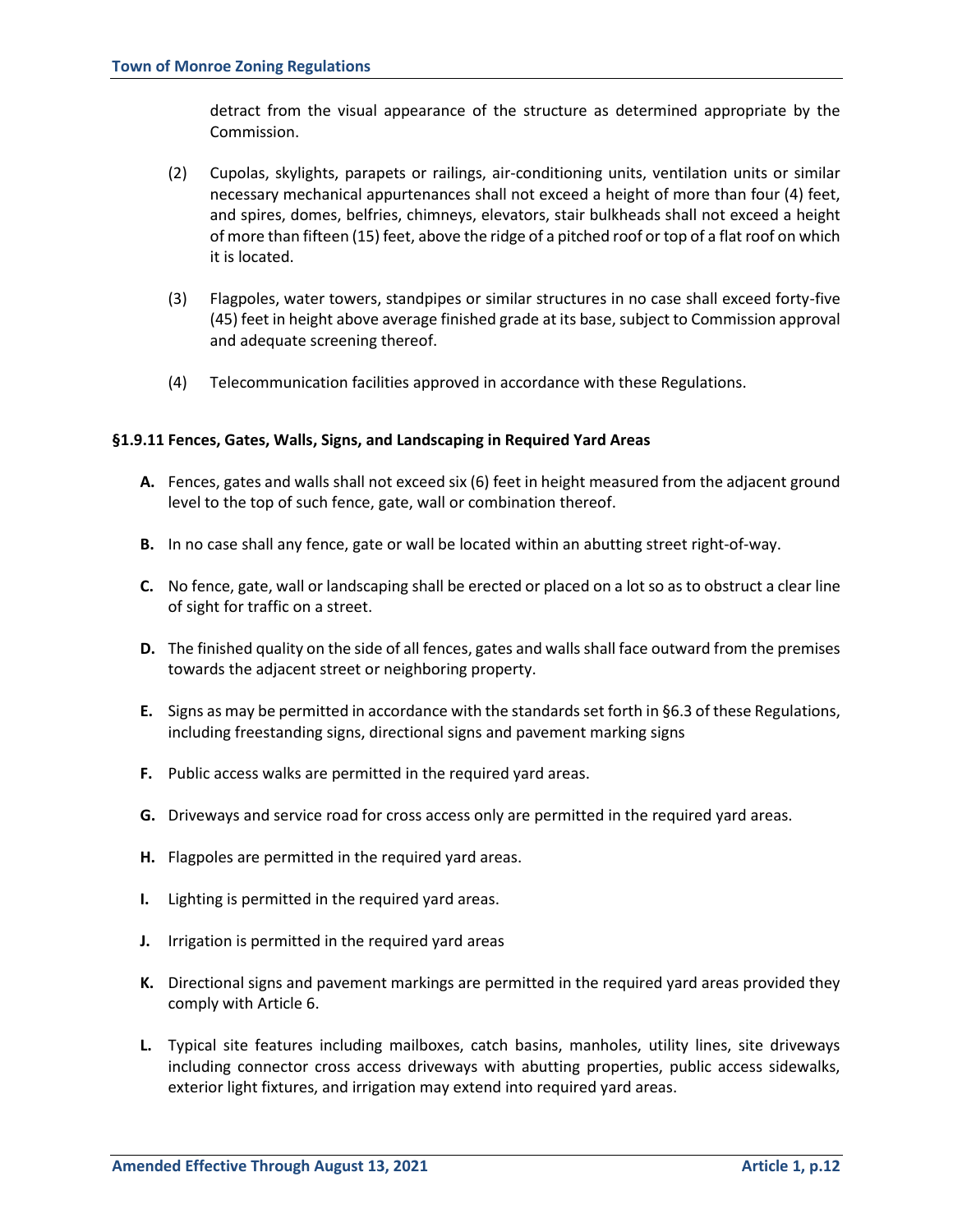#### **§1.9.12 Prohibited Uses**

Uses which are not specifically permitted under the Zoning Regulations are hereby declared to be prohibited uses. Any use not specifically listed for an individual Zoning District of the Town as set forth in Article 10, Schedule of Permitted Land Uses by Zoning District shall be deemed prohibited in that Zoning District. In addition, the following uses are specifically prohibited in all Zoning Districts of the Town of Monroe:

- Commercial Quarry
- Junkyard
- Marijuana Dispensary
- Marijuana Production Facility
- Outdoor Wood Burning Furnaces
- Tavern

### **§1.9.13 Utilities**

In order to achieve greater safety and improved appearance all water, sewer and gas facilities and all electric, telephone and other wires and equipment for providing power and/or communication shall be installed underground in the manner prescribed by regulations of the State, Town of Monroe and/or utility company having jurisdiction. Where compliance with this provision will result in undue hardship because of the design and location of existing facilities, the Commission may waive this requirement.

#### **§1.9.14 Emergency Fire Access**

- **A.** All buildings, structures and property shall be provided with unobstructed access for firefighting and emergency service personnel, apparatus and equipment. Premises which are not readily accessible from public roads and which the fire department or an emergency service may be called upon to protect in case of fire shall be provided with access roads or fire lanes so that all buildings on the premises are accessible to the fire department and emergency service apparatus.
- **B.** The determination of adequate emergency fire access shall be made by the Commission during review for new construction or by the Zoning Enforcement Officer before the issuance of a Zoning Permit. The Commission and Zoning Enforcement Officer shall seek the recommendations of appropriate fire district officials before determining adequate emergency fire access.
- **C.** Designated access roads and fire lanes shall be adequately maintained and kept free and clear of obstructions at all times by the property owner.

#### **§1.9.15 Restoration of Disturbed Areas**

All areas disturbed during the course of construction or site alteration shall be restored and stabilized as soon as possible with a minimum of six (6) inches of topsoil and planted with appropriate plant species in type and quantity to achieve a stable, non-erosive and aesthetically appropriate finished condition.